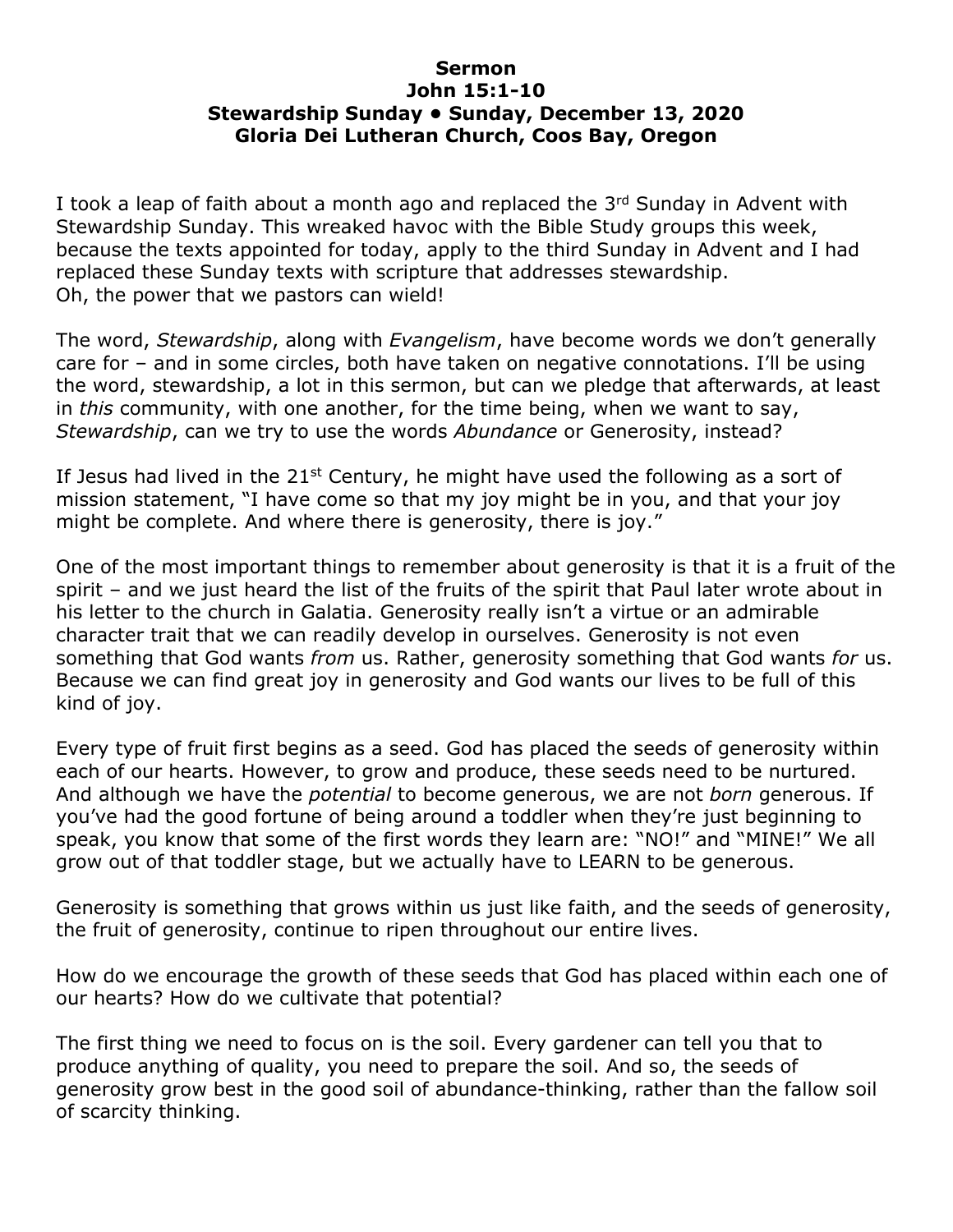The quality of the soil in our congregation is shaped by how we talk with one another, and by how we pray. Whenever we talk about deficit budgets and declining pledges, and the need to cut back, we are creating unproductive soil. And nothing grows well in uncultivated soil. Sounding the alarm that we are behind in our giving, or behind in meeting the budget, does not create generosity in our church community. Instead, harm is done to the tiny fragile seeds because the alarm changes our focus from faithfulness to finance. This type of talk creates the impressing that we are using all of you to support the church budget rather than empowering you to do God's work.

So if we want to create good soil, we need to compost all year long. Right? We need to lift up and celebrate all the good things that are happening here, in our congregation, day in and day out. One really great way to compost is to, invite someone from our congregation, or someone from an organization that we support, to share a story about what we're doing is affecting their life, or how our work with their organization is helping them to thrive and grow – and to celebrate how we are making a difference.

This kind of talk encourages an abundant life mentality instead of a survival mode mentality.

And here's another example about what that means.

Have you ever heard this type of talk in a congregation you have belonged to? "Oh, it's the same 20% who do all the work around here!

We just can't get enough volunteers!"

Well, that's one way to talk about this very common characteristic of church life. But here's another way to talk about it: "Thank God for the 20%! Thank God that in every congregation, there they are and the Spirit manages to raise up these 20% who are willing to serve as leaders. God always seems to provide the 20% and to me, this is so amazing and inspiring. Whenever we plan something as a congregation…whenever you arrive, you can find them already working…the beloved 20%! And it is amazing to see what God can do with 20%.

Another way to encourage good, rich soil, it to be open and encouraging of new ideas. But sometimes, when a new idea comes up we might hear, "well that's a good idea, but we can't do that now." Or "we are already spread so thin that there's no way we can take on something new right now – we won't be able to get the volunteers." Here's the real soil killer: "we already tried that a few years ago and it didn't work."

So as people of God, whenever a new idea comes up, no matter how hair-brained it might seem, we have to be willing to learn to say, "that's a really good idea." Or if you can't say that, then "you know, that's a really interesting idea." We need to think about this. We need to spend some time thinking about how we might be able to do something with this idea. What would it take to give that a try? (Let's try…turn to your neighbor…or say it back to me…)

One of the things we as a church need more than money is inspired ideas. Vision. A new way of looking at things.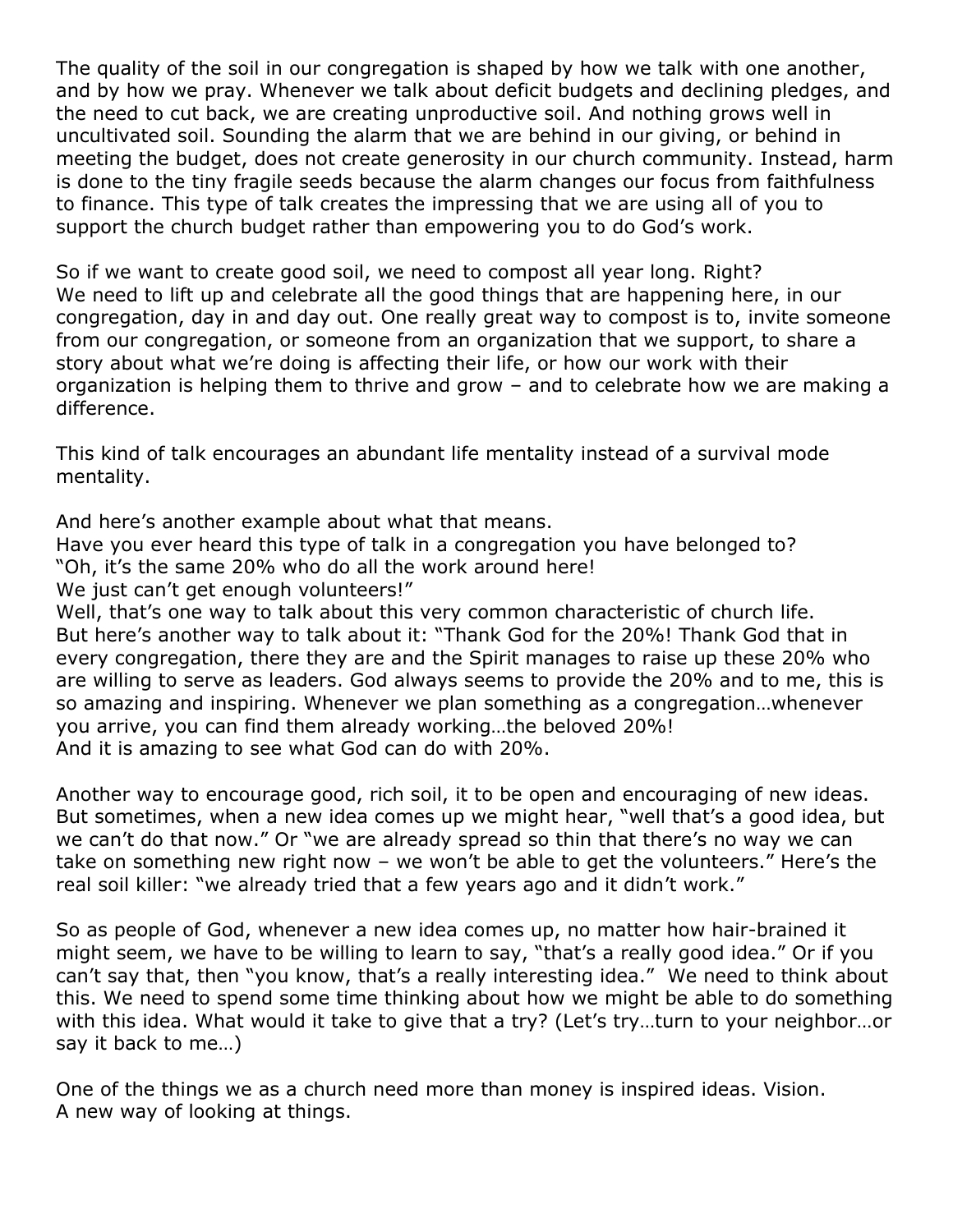The seeds of generosity will sprout in the soil of abundant thinking. But they will *flourish* in the soil of gratitude.

It's incredible to see how much people are able to grow in their giving – not just their financial giving – but any kind of giving, when they are affirmed, and thanked for what they're doing – and not just by their pastor.

We're generally pretty good about openly thanking people for sharing their time and talents, aren't we? But when it comes to talking about money? Ugh! Mum's the word.

There's this hush-hush attitude around money and people's financial giving that is really not good for a climate of generosity. I know Angela just sent out a note to thank folks for helping with the potatoes at Thanksgiving. Some of the best things that we do are sending a personal note to thank individuals for their service.

But when it comes to monetary gifts, a generic note is usually sent, acknowledging a pledge but that's about as good as it gets – except for at Gloria Dei. Long ago, a system was set up by Connie, Nadine, whomever, to let the pastor know about any special gift that may have been made. And I always write a thank you note. But in many congregations, the pastor is never privy to significant financial gifts to the congregation, so there often is no follow up at all. Can you believe it? No follow up. So the pastor doesn't say thank you for the gift because the pastor doesn't even know about it. In our efforts to make sure that we don't show partiality to our generous financial supporters, we often don't even acknowledge their gifts, let alone cultivate them and help them grow.

So there are two things that we have to get over.

- #1. The secrecy around financial giving to the work of God in our community.
- #2. The idea that Stewardship is about raising money.

Stewardship is not about raising money.

Stewardship is about the management of everything God has entrusted to our care. Money is one of those things entrusted to us and it is powerful. And that's where generosity come in. Faithful management is really about cultivating a deep awareness of the really intimate connection between generosity and spiritual growth.

Generosity is a sign that the Holy Spirit is at work within us. Generosity involves a transformation of our hearts and our minds. Generosity is a spiritual issue.

If we *don't* talk about money, it's almost impossible to cultivate the fruit of generosity in our lives and in others. Some people have been really good at making money. Sometimes they inherit it, but some are just really good at it. It's one of their gifts. And often, they're very generous in supporting worthy causes. Showing gratitude is a way to affirm these gifts.

So the seeds of generosity grow best in the soil of abundance and gratitude.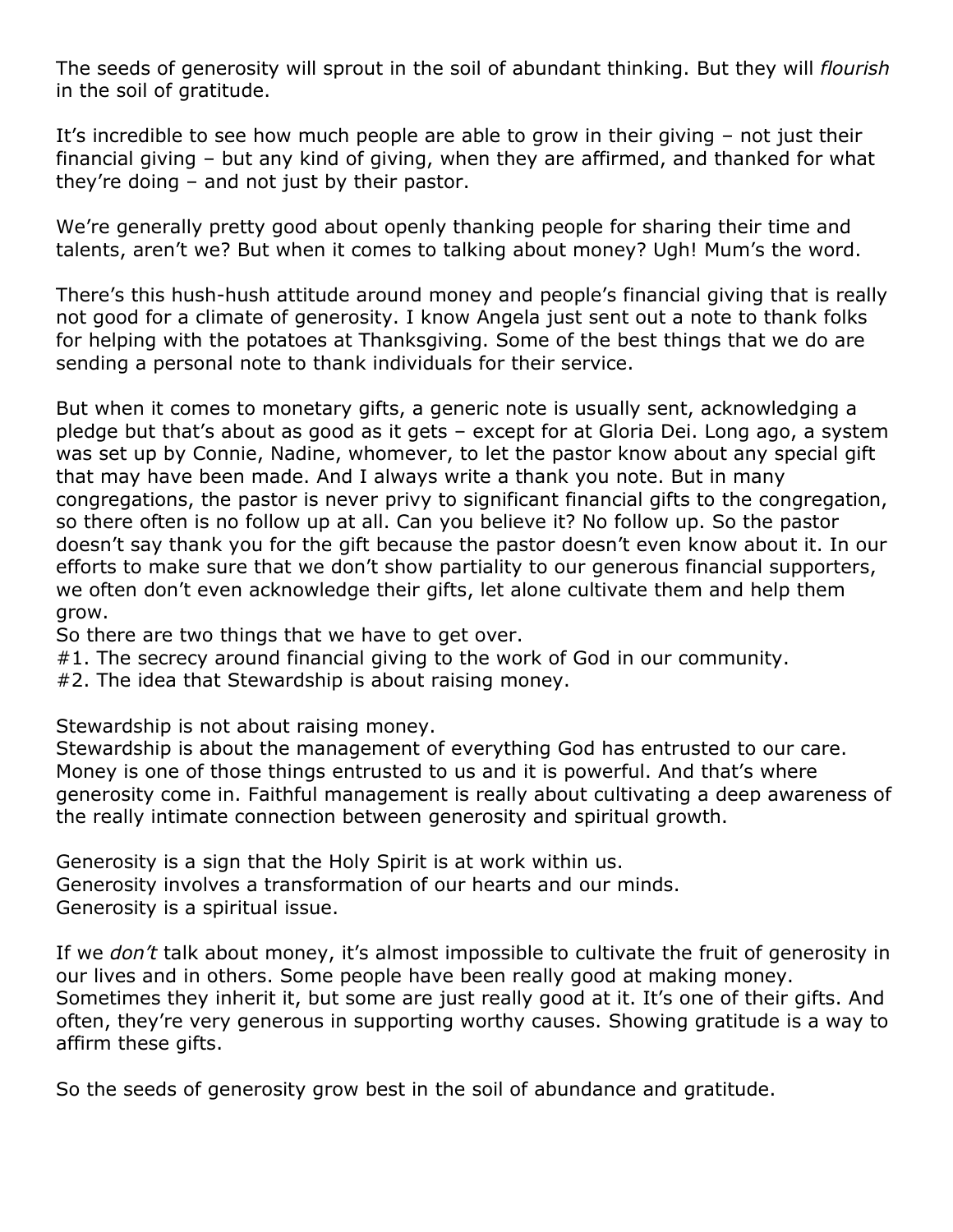Sunlight is the second element that seeds require to grow. Sunlight is what draws the life out of the seeds. And the thing that bring the seeds to light is a compelling vision. In Proverbs, we read this statement: "Where there is no vision, a people perish." But I really think that where there is no vision, a parish perishes. Really, it's true.

A clearly articulated vision is absolutely essential to cultivating the fruit of generosity. Now I know that crafting a vision takes a lot of time and energy and prayer and discussion – and meetings. It takes a lot of meetings. On Zoom. But there's just no way to harvest generosity without that vision, a clear sense of what God is calling us to do in our community. And by vision, I'm not talking about a mission statement that's created almost as a one-and-done. Our mission statement, or tagline, may help *shape* our vision, but our vision should be much more dynamic. Our vision changes year by year, it changes as our congregation changes, it changes as our neighborhood changes, it changes as the community's needs change and as new people come into our congregation with really incredible gifts and passions for a certain ministry. The vision of this congregation is something that needs to be examined and rearticulated regularly.

To begin refining our vision we need to ask, "What does God want to do in and through our congregation?" I know that question sounds a little presumptuous, as if we know what God wants us to do. But it *is* about that. That is what we're seeking Where do we feel the Spirit leading us? Where *do* we feel called to go? And then through prayer and conversation, we'll begin to discern what would enable us to actually accomplish this type of vision.

Another way to get at it is, "what are the needs in the community that we feel uniquely gifted to meet?"

Or What is it that you're really excited about?"

Or "Where do we feel that God is leading Gloria Dei at this time in our life together?"

Once the Holy Spirit has had a chance to work in the hearts of us, then it's time for us to share these thoughts and invite your input and participation into the visioning process. And we can do that at our Annual Meeting in January.

That's when we'll talk about how we will use the gifts we've received to accomplish our vision together. How is our giving this year going to help us make our vision a reality? It's generally true that people tend to give more generously to specific events or causes. To provide for a vision.

The third essential thing that fruit needs in order to flourish is water.

Fruit won't make it if it's watered only once a year.

It's the same with the fruit of generosity. It's not going to flourish if we only talk about generosity at our annual stewardship appeal – or the meeting set aside to pass the budget.

The fruit of generosity needs regular watering. And the way you water that fruit is to provide all sorts of opportunities throughout the year for people to actually experience the joy of giving. Not just talking about it, but actually experiencing it.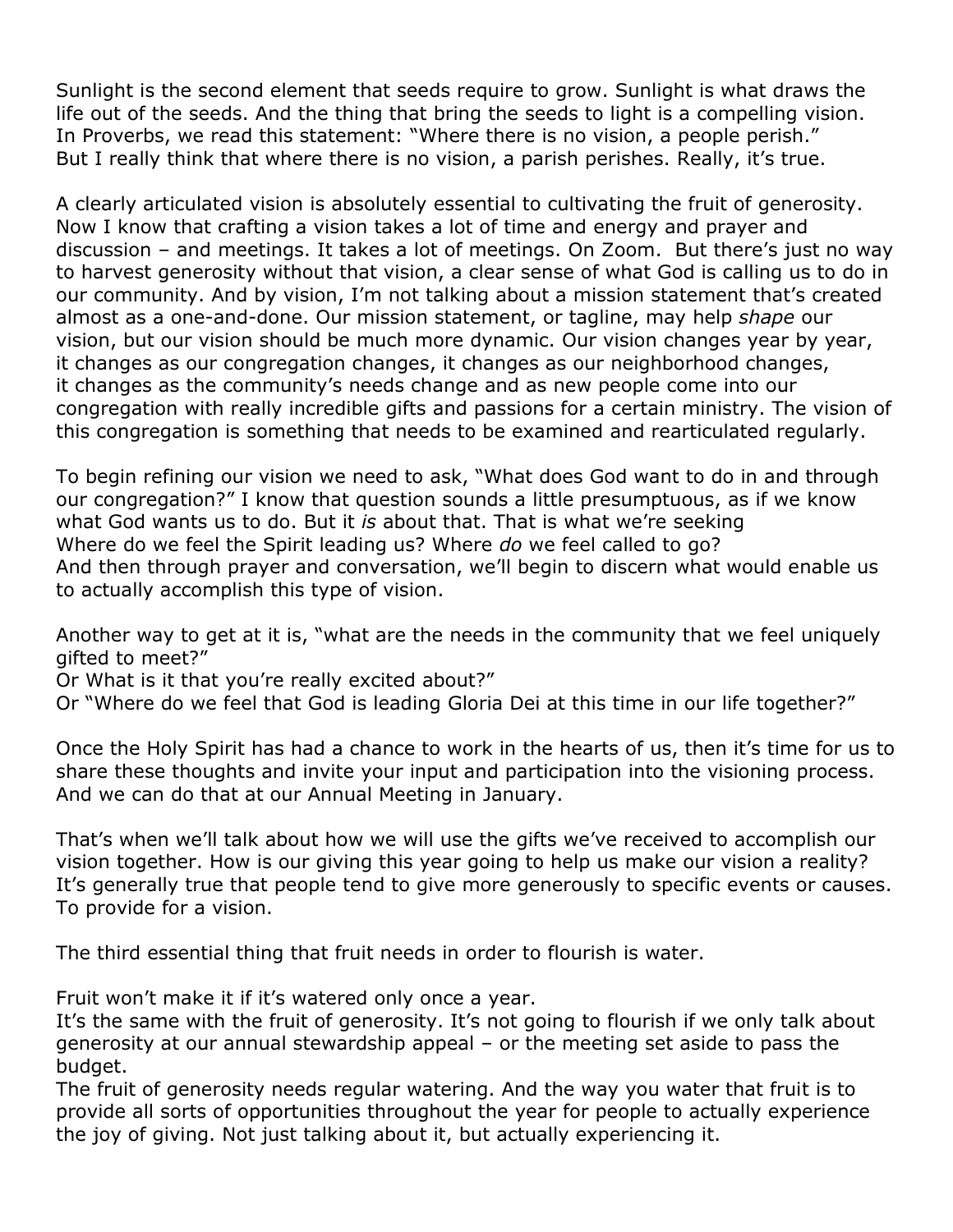So we need to plan all sorts of different kinds of transformational experiences for different ages, and also, because we have the wonderful opportunity of many different ages in our churches, intergenerational events so that people are working together on giving. Giving of ourselves, living for something bigger than just us. Realizing that we can actually make a difference. *That* is transformational. Offering opportunities such as one-day work projects at church, a week-long mission trip for teenagers and youth, opportunities for young and not so young to work at the Devereaux Center making waffles, or partnering with a church in a very different context than Gloria Dei's and actually sharing ministry and worship and meals with them – when the pandemic is over, of course.

This is how we can discover the joy of generosity. As regular watering helps plants grow, these types of activities help generosity to grow. So does inviting our members to follow up by speaking during worship about how their experiences at these events, and what these forms of service have meant to them. These forms of service create excellent growing conditions for the fruit of generosity and they could share how they have been transformed by them.

Another really important aspect of growing fruit is pruning. No one likes to prune, because sometimes you have to cut off a bud you were really attached to but pruning still needs to be done. And a tool for pruning the fruit of generosity is the word of God. God's word is full of pruning examples of how discipleship is rooted in our giving. And we need to remember that, as every gardener knows, it's really important to prune at the proper time, right?

And the best time to talk about generosity and the spiritual dimension of our discipleship, our relationship with money, is *not* when the church is asking for money. It's when we're *not* asking for money. We need to be talking about abundance and generosity throughout the year. The annual stewardship campaign is not the time to talk about money, it's the time to talk about our vision for the year. It's the time to explain and celebrate how we've accomplished things in this past year. And what it is we're feeling called to accomplish in the next year. That should be the focus of our annual meeting.

During the rest of the year, we need to be deliberate about regularly pruning the branches. Preaching and teaching and encouraging one another so that we inspire one another to be generous in our day to day lives and not just during the annual fundraising that usually precedes putting together a budget.

Each of us spends money, saves money, worries about money, and makes decisions about money every single day, and so I and the leaders of this congregation should frequently remind each pf us that we are all called to relate to money as a child of God, so that our relationship with money is informed by our faith.

Jesus talked about money more than any other topic in Scripture, except for the Kingdom of God. And I think the reason he did this is because if we don't learn to master money, money will master us. We all need help when it comes to dealing with the power that money can have in our lives. Our world is crazy busy, cultivating the fruit of greed, so we need to be equally vigilant in cultivating the fruit of generosity, instead.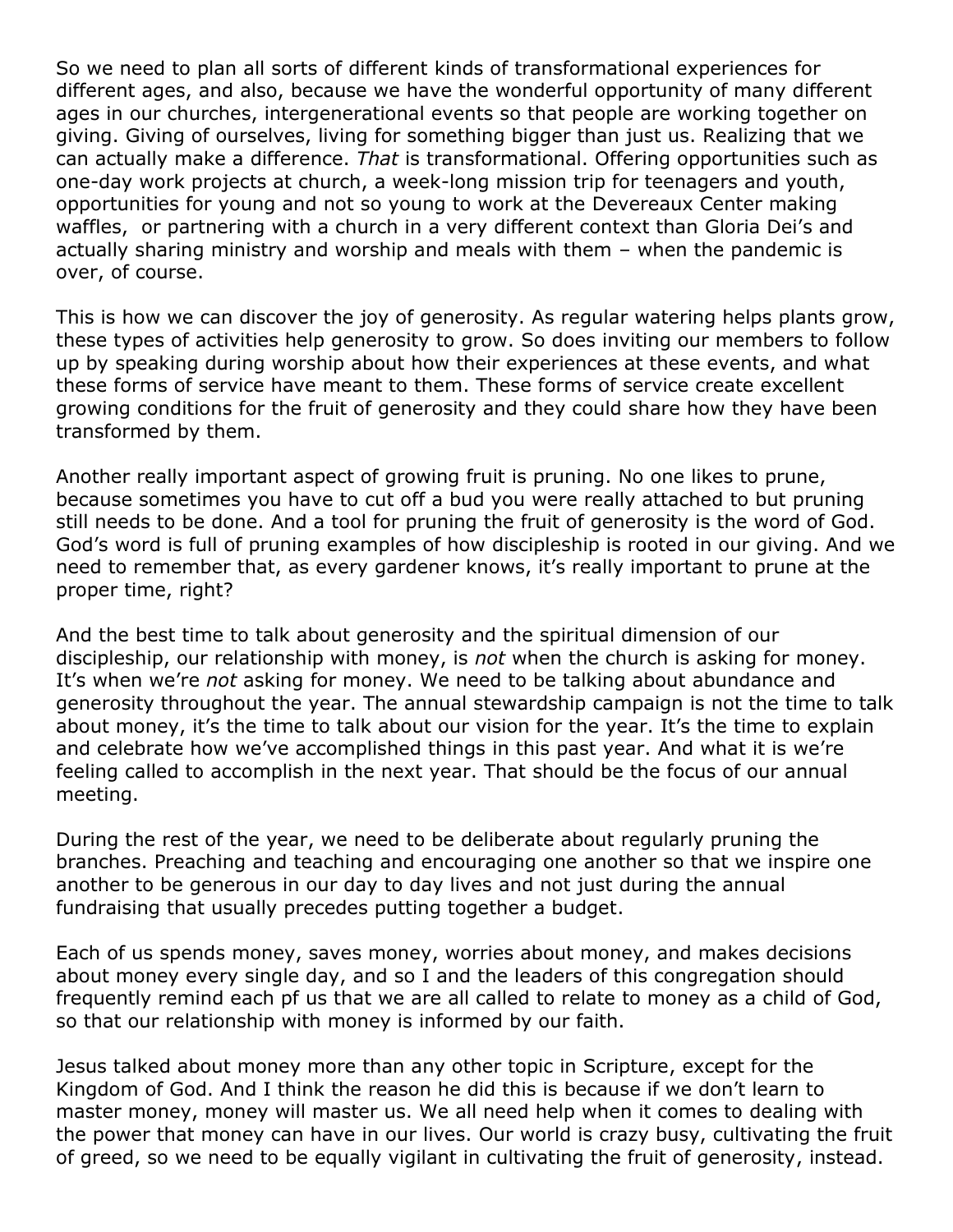We, as a church, need to talk about a life that is rich in the currency of God's Kingdom. The fruits of the Spirit.

And we need to support each other in living a life that is ordered by a different set of values than consumerism and materialism. It's not easy living counter-culturally.

Over time, regular pruning through reading and hearing biblical texts about our relationship with money will lead us into spiritual maturity. And when it comes to money, spiritual maturity, to me, is choosing to live with less in order that you can make a greater impact for good in the world. That is truly counter-cultural. It isn't just giving your fair share, it's actually creatively trying to figure out how you can make a greater impact by living differently, yourself. And that is what Paul calls life, indeed.

Our money is intended to be a very powerful tool in bringing renewal to the world, for deepening and extending God's Kingdom in our sphere of influence. And if we really think about each of us and our lives combined into one ministry, we have a pretty large sphere of influence together, don't we? Cultivating the fruit of generosity is actually one of the most life-giving things that we can do for ourselves and for those in our lives.

And finally, I want to say something about MiracleGro. You know MiracleGro, that fertilizer you put on your plants to yield more blossoms, and if they're fruit, more fruit. When it comes to cultivating the fruit of generosity, what passes as MiracleGro in the church is its generous leaders.

If the Church Council and the pastor are "all in," and then if they say, "Here's what we feel called to do in this congregation, here's why we're so passionate about it, and here's how we are going to support it," well, get ready for a bumper crop. We can fund anything we can dream if we want to.

If we are really serious about cultivating generosity in this congregation, one of the most effective things we can do as leaders in an annual stewardship appeal is to share how we make decisions about how much we are going to give to the work of our church. If we could talk to each other about how we do this, I have no doubt that pledging would go up. I really don't know how to explain how this works, that's why one Synod rep I know calls it MiracleGro.

It's a miracle, but it has something to do with the willingness of our leaders making themselves vulnerable, to be authentic, and to share how they are growing in their own spiritual journey, in their own relationship with money, their own discipleship, their own desire to be a generous giver. A generous life is very inspiring.

If we had time this morning and I were to ask any of you how you learned to be generous and you shared your own stories of generosity, I have no doubt we would all be teary-eyed. Because we would be inspired by your stories. And each of us has a story to tell.

When we are generous, the world takes notice. Generous people inspire more people to *be* generous. And to everyone's amazement and joy, there is an abundance of fruit that is produced in our congregations. And here's the amazing thing. It's not just the fruit of generosity, but it's the fruit of joy, of love and peace, patience and kindness,